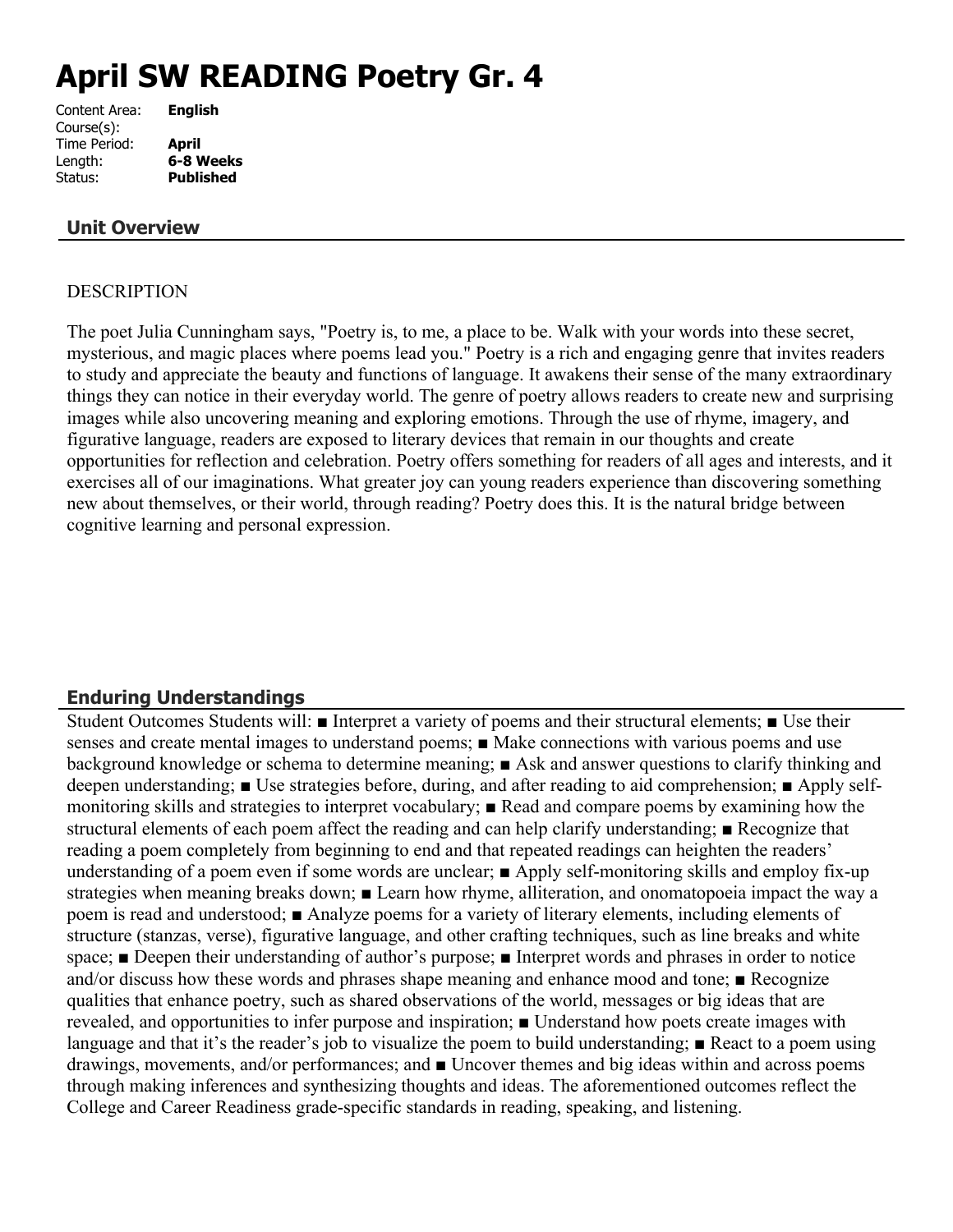# **Essential Questions**

How do good readers read and interpret poetry?

# **Instructional Strategies & Learning Activities**

Interactive Read-Aloud Lessons

Lesson 1: What Makes a Poem a Poem? uses all of the mentor texts from the unit. Rationale: Readers learn about genres such as poetry from mentor authors and texts. Students will examine the features and structural elements associated with poetry in order to heighten their understanding when they read in the genre. Common Core State Standards: RL.4.5, RL.4.7, SL.4.1, SL.4.2, RL.4.1, RL.4.10, SL.4.4, SL.4.6, L.4.1, L.4.3, L.4.6, W.4.10 Skills and Strategies: Text and Genre Features/Structure, Using Schema, Making Inferences, Synthesizing, Speaking to Communicate, Listening and Responding, Engaging in Discussion/Collaborating

Lesson 2: Do You Hear What I Hear? uses Forest Has a Song by Amy Ludwig Vanderwater, Barefoot by Stefi Weisburd, and Messing Around on the Monkey Bars by Betsy Franco. Rationale: Readers of poetry need to pay attention to literary devices and how poems sound. Students will learn how rhyme, alliteration, and onomatopoeia impact the way a poem is read and understood. Common Core State Standards: RL.4.4, RL.4.5, SL.4.1, SL.4.2, L.4.3, L.4.5, RL.4.7, RL.4.10, SL.4.6, L.4.1, L.4.6, W.4.10 Skills and Strategies: Text and Genre Features/Structure, Making Inferences, Synthesizing, Speaking to Communicate, Listening and Responding, Engaging in Discussion/Collaborating

Lesson 3: Do You See the Poem? uses Barefoot by Stefi Weisburd, Messing Around on the Monkey Bars by Betsy Franco, and Forest Has a Song by Amy Ludwig Vanderwater. Rationale: Readers of poetry understand that sensory details bring poems to life. Students will connect with the sensory images the words of a poem create in their minds and use these images to read with understanding.Common Core State Standards: RL.4.4, RL.4.7, SL.4.1, SL.4.2, L.4.3, L.4.5, RL.4.1, RL.4.10, SL.4.6, L.4.1, L.4.6, W.4.10 Skills and Strategies: Text and Genre Features/Structure, Using Schema, Visualizing, Making Inferences, Speaking to Communicate, Listening and Responding, Engaging in Discussion/Collaborating

Lesson 4: What Made You Think of That? uses Zombies! Evacuate the School! by Sara Holbrook, Mirror Mirror by Marilyn Singer, and Forest Has a Song by Amy Ludwig Vanderwater. Rationale: Readers understand that recognizing the tone of a poem will help them uncover the poet's attitude toward the subject or topic he or she chose as the big idea of the poem. Students will learn how paying attention to tone will deepen their understanding of poems. Common Core State Standards: RL.4.1, RL.4.2, RL.4.10, SL.4.1, SL.4.3, L.4.3, L.4.6, SL.4.4, SL.4.6, L.4.1, L.4.6, W.4.10 Skills and Strategies: Using Schema, Questioning, Making Inferences, Determining Importance, Synthesizing, Speaking to Communicate, Listening and Responding,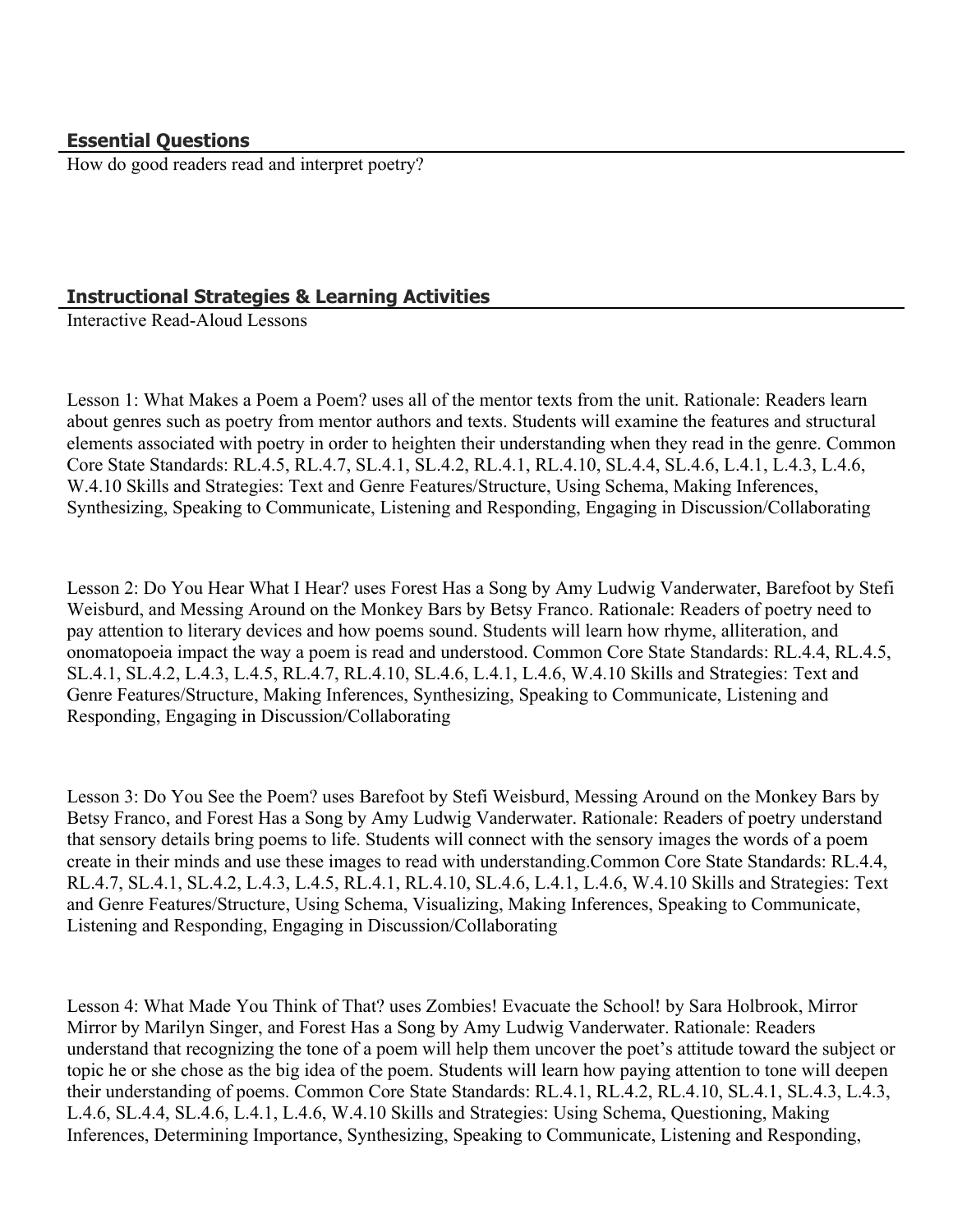# Engaging in Discussion/Collaborating

Lesson 5: Are You in a Good Mood? uses Messing Around on the Monkey Bars by Betsy Franco and Zombies! Evacuate the School! by Sara Holbrook. Rationale: Readers of poetry know that poets create a certain mood by choosing their words carefully. Students will understand that questioning and connecting with the feelings a poet creates with words leads them to discover the mood of a poem. Common Core State Standards: RL.4.1, RL.4.2, RL.4.4, SL.4.1, L.4.3, L.4.5, L.4.6, RL.4.6, RL.4.10, SL.4.6, L.4.1, W.4.10 Skills and Strategies: Using Schema, Questioning, Making Inferences, Synthesizing, Speaking to Communicate, Listening and Responding, Engaging in Discussion/Collaborating

Lesson 6: Reading and Rereading uses Forest Has a Song by Amy Ludwig Vanderwater and Please Bury Me in the Library by J. Patrick Lewis. Rationale: Readers of poetry recognize the importance of reading and rereading poems in order to gain meaning. Students will learn that reading a poem through from beginning to end and then reading it again will help them get the "big idea" or a sense of what the poem is mostly about without knowing the meaning of each word. Common Core State Standards: RL.4.2, RL.4.5, RL.4.10, SL.4.1, L.4.3, L.4.6, SL.4.2, SL.4.6, L.4.1, L.4.5, W.4.10 Skills and Strategies: Making Inferences, Determining Importance, Synthesizing, Speaking to Communicate, Listening and Responding, Engaging in Discussion/Collaborating

Lesson 7: What Are You Thinking? uses Zombies! Evacuate the School! by Sara Holbrook. Rationale: Readers of poetry learn to stop and reread or read on when meaning breaks down. Students will discover how revisiting and then gathering more information by moving forward helps clarify understanding. Common Core State Standards: RL.4.7, RL.4.10, SL.4.2, L.4.3, L.4.6, RL.4.2, RL.4.5, SL.4.1, SL.4.6, L.4.1, L.4.4, W.4.10 Skills and Strategies: Using Schema, Questioning, Monitoring and Repairing Comprehension, Speaking to Communicate, Listening and Responding, Engaging in Discussion/Collaborating Poetry Grade 4 Overview © 2013 Schoolwide, Inc. •

Lesson 8: What's the Same, What's Different? uses Barefoot by Stefi Weisburd and "Oak Tree" by Georgia Heard from the Poetry Shared Texts. Rationale: Readers of poetry consider how poems are constructed and compare and contrast poems in order to build understanding. Students will compare, contrast, and draw conclusions about two poems by examining how the structural elements of each poem affect the reading and can help clarify understanding for the readers. Common Core State Standards: RL.4.1, RL.4.5, RL.4.9, RL.4.10, SL.4.1, L.4.6, SL.4.6, L.4.1, W.4.10 Skills and Strategies: Text and Genre Features/Structure, Using Schema, Making Inferences, Determining Importance, Synthesizing, Speaking to Communicate, Listening and Responding, Engaging in Discussion/Collaborating

#### Mini-Lessons

Lesson 1: Try Connecting! uses Barefoot by Stefi Weisburd and Zombies! Evacuate the School! by Sara Holbrook. Rationale: Readers of poetry use various techniques to connect a poet's words to what he or she is really trying to convey. Students will learn that reading through a poem, using context clues, drawing upon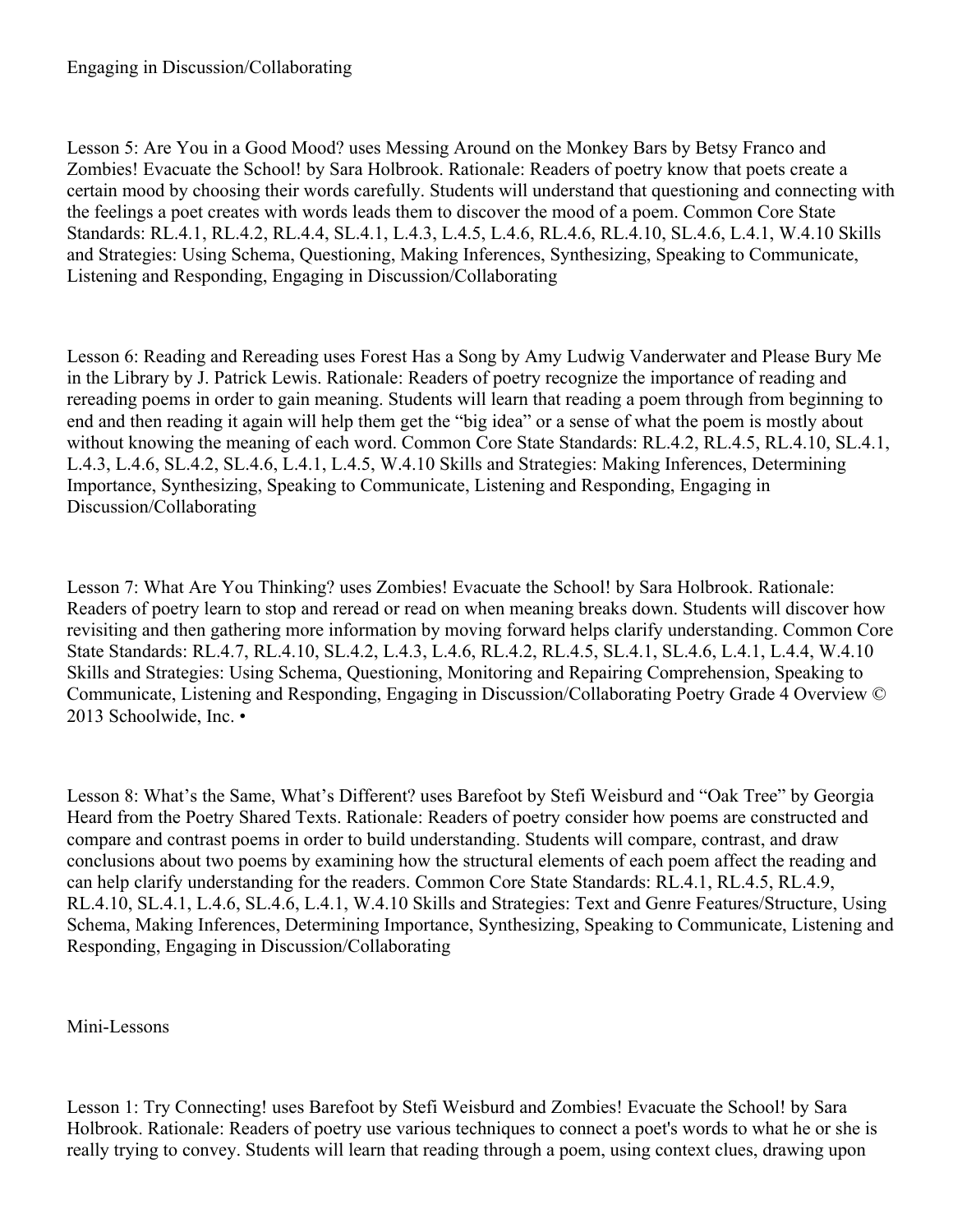prior knowledge, and making connections to the topic will help them have a better understanding of unfamiliar words or phrases and the overall meaning of a poem. Common Core State Standards: RL.4.1, RL.4.4, RL.4.10, L.4.4, L.4.5, L.4.6, SL.4.1, SL.4.6, L.4.1, W.4.10 Skills and Strategies: Text and Genre Features/Structure, Using Schema, Visualizing, Making Inferences, Synthesizing, Finding Word Meaning (Vocabulary), Speaking to Communicate, Listening and Responding, Engaging in Discussion/Collaborating

Lesson 2: Doing What Is Sensible! uses Zombies! Evacuate the School! by Sara Holbrook. Rationale: Readers of poetry gather information across several lines or stanzas of a poem to understand the "big idea" or what a poem is mostly about. Students will learn that understanding the big idea will help them get a sense of what the words mean. Common Core State Standards: RL.4.1, RL.4.4, RL.4.5, RL.4.10, L.4.4, L.4.5, L.4.6, SL.4.1, SL.4.6, L.4.1, L.4.3, W.4.10 Skills and Strategies: Text and Genre Features/Structure, Using Schema, Making Inferences, Determining Importance, Synthesizing, Finding Word Meaning (Vocabulary), Listening and Responding

Lesson 3: Does the Pattern Fit? uses Messing Around on the Monkey Bars by Betsy Franco and Forest Has a Song by Amy Ludwig Vanderwater. Rationale: Readers of poetry recognize the importance of rhyme scheme and patterns. Students will learn how using the rhyme scheme or pattern of a poem helps unlock unfamiliar words and leads to an understanding of what a poem is mostly about. Common Core State Standards: RL.4.1, RL.4.4, RL.4.5, RL.4.10, L.4.3, L.4.4, L.4.5, L.4.6, RL.4.2, SL.4.1, SL.4.6, L.4.1, W.4.10 Skills and Strategies: Text and Genre Features/Structure, Using Schema, Making Inferences, Synthesizing, Finding Word Meaning (Vocabulary), Engaging in Discussion/Collaborating Poetry Grade 4 Overview © 2013 Schoolwide, Inc. •

Lesson 4: What's the Big Idea? uses "School Is Over" by Robin Cohen from the Poetry Shared Texts. Rationale: Readers of poetry pay attention to structural elements and patterns to uncover big ideas. Students will understand that certain text clues such as the title, opening and closing lines, recurring details, and repeating lines can help readers uncover the big idea of a poem. Common Core State Standards: RL.4.1, RL.4.2, RL.4.5, RL.4.10, SL.4.1, SL.4.6, L.4.1, L.4.6, W.4.10 Skills and Strategies: Text and Genre Features/Structure, Making Inferences, Determining Importance, Synthesizing, Speaking to Communicate, Listening and Responding

Lesson 5: Are You in the Mood? uses "Cinquain" by Paul B. Janeczko from the Poetry Shared Texts, Barefoot by Stefi Weisburd, and "Best Friend" by Robin Cohen from the Poetry Shared Texts. Rationale: Readers of poetry examine the images that poets create through their choice of words. Students will learn how paying attention to imagery helps them infer the mood and message of a poem. Common Core State Standards: RL.4.2, RL.4.4, RL.4.7, RL.4.10, SL.4.2, L.4.5, SL.4.1, SL.4.6, L.4.1, L.4.6, W.4.10 Skills and Strategies: Visualizing, Making Inferences, Synthesizing, Speaking to Communicate, Listening and Responding

Lesson 6: Using the Author's Purpose to Determine the Message uses Mirror Mirror by Marilyn Singer. Rationale: Readers of poetry know that poets have a purpose in mind when they decide to write a poem or a series of poems. Students will learn how to interpret an author's purpose in order to better determine the meaning or message of a poem. Common Core State Standards: RL.4.1, RL.4.2, RL.4.3, RL.4.6, RL.4.10, SL.4.1, SL.4.6, L.4.1, L.4.6, W.4.10 Skills and Strategies: Using Schema, Questioning, Making Inferences,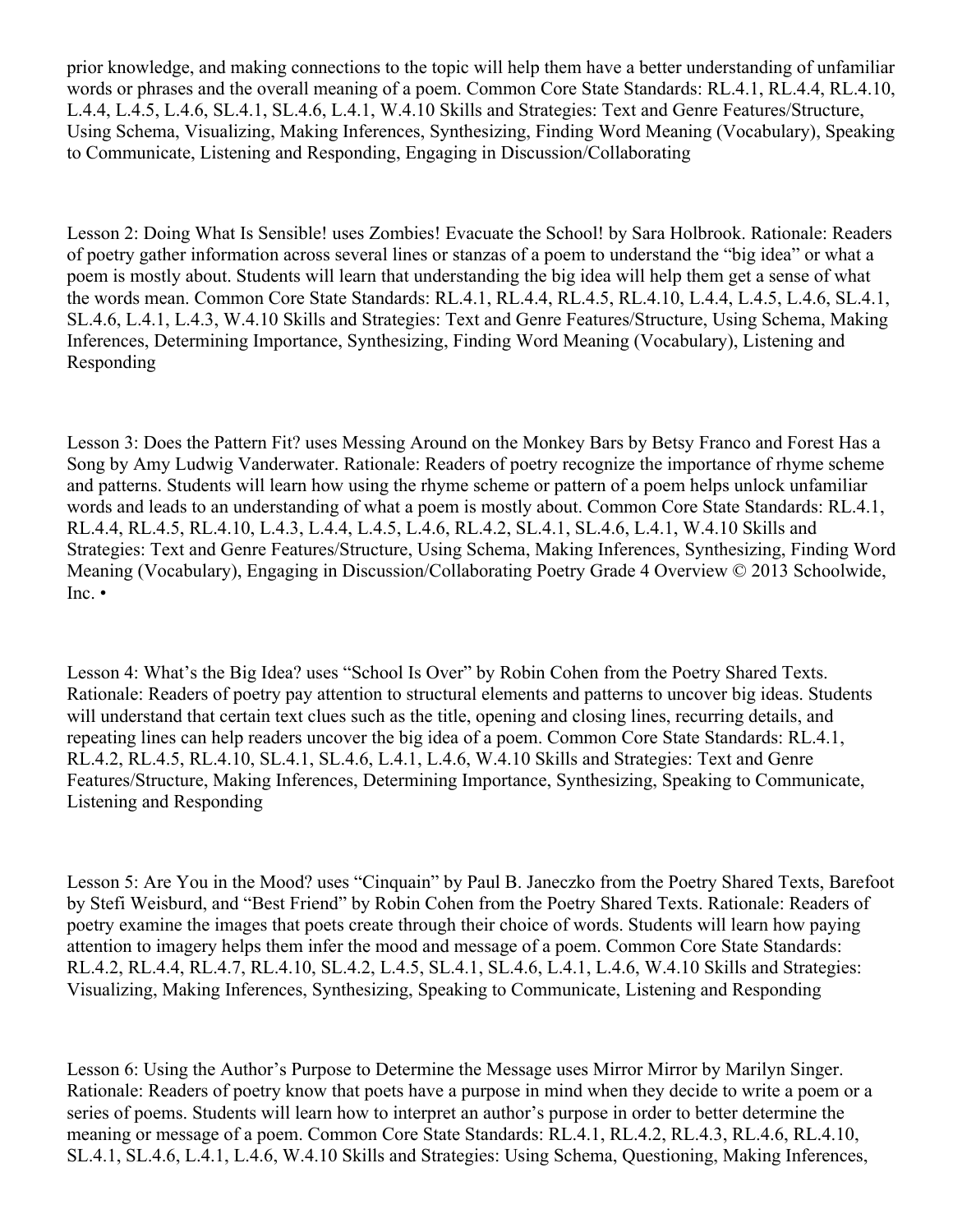# Determining Importance, Synthesizing, Listening and Responding

Lesson 7: What Do You See? uses Barefoot by Stefi Weisburd, Messing Around on the Monkey Bars by Betsy Franco, and "Cinquain" by Paul B. Janeczko from the Poetry Shared Texts. Rationale: Readers of poetry know that poets use words to create images in their readers' minds. Students will learn how these images help them understand the poet's purpose for writing the poem and the poet's message. Common Core State Standards: RL.4.1, RL.4.2, RL.4.4, RL.4.6, RL.4.10, L.4.3, L.4.5, SL.4.1, SL.4.2, SL.4.4, SL.4.6, L.4.1, L.4.6, W.4.10 Skills and Strategies: Using Schema, Visualizing, Making Inferences, Synthesizing, Listening and Responding

Lesson 8: So That's What You Mean! uses Barefoot by Stefi Weisburd, Messing Around on the Monkey Bars by Betsy Franco, and Please Bury Me in the Library by J. Patrick Lewis. Rationale: Readers of poetry try to connect to a poet in order to better understand his or her message or purpose. Students will learn that they need to share a vision with the poet in order to recognize and understand what the poet is actually saying to the readers. Common Core State Standards: RL.4.2, RL.4.4, RL.4.7, RL.4.10, SL.4.2, L.4.3, SL.4.1, SL.4.3, SL.4.4, SL.4.6, L.4.1, L.4.6, W.4.10 Skills and Strategies: Using Schema, Visualizing, Making Inferences, Synthesizing, Speaking to Communicate, Engaging in Discussion/Collaborating

Lesson 9: Monitoring for Meaning uses Forest Has a Song by Amy Ludwig Vanderwater, Please Bury Me in the Library by J. Patrick Lewis, and the Poetry Shared Texts. Rationale: Readers of poetry understand that using different "fix-up" strategies to examine a poem can help clear up comprehension confusions and clarify meaning. Students will use these strategies to help them comprehend and make sense of the poems they read. Common Core State Standards: RL.4.1, RL.4.10, L.4.4, L.4.5, RL.4.5, RL.4.7, SL.4.1, SL.4.6, L.4.1, L.4.3, L.4.6, W.4.10 Skills and Strategies: Using Schema, Questioning, Visualizing, Making Inferences, Determining Importance, Synthesizing, Monitoring and Repairing Comprehension, Finding Word Meaning (Vocabulary), Engaging in Discussion/Collaborating

Lesson 10: Putting It All Together! uses Mirror Mirror by Marilyn Singer, Please Bury Me in the Library by J. Patrick Lewis, and other teacher-selected poems. Rationale: Readers of poetry know that paying attention to all the pieces of a poem helps them understand the whole poem. Students will understand that putting together the images created by the words, the possible rhyme scheme, and any other text features presented in a poem will help them build understanding. Common Core State Standards: RL.4.1, RL.4.2, RL.4.4, RL.4.5, RL.4.7, RL.4.10, L.4.3, L.4.5, SL.4.1, SL.4.2, SL.4.6, L.4.1, L.4.6, W.4.10 Skills and Strategies: Text and Genre Features/Structure, Using Schema, Visualizing, Making Inferences, Determining Importance, Synthesizing, Finding Word Meaning (Vocabulary), Speaking to Communicate, Listening and Responding Summative Assessment Students will read the poems "The Beach" and "Dryer" by Julie Spreckels in order to answer selected and constructed response questions.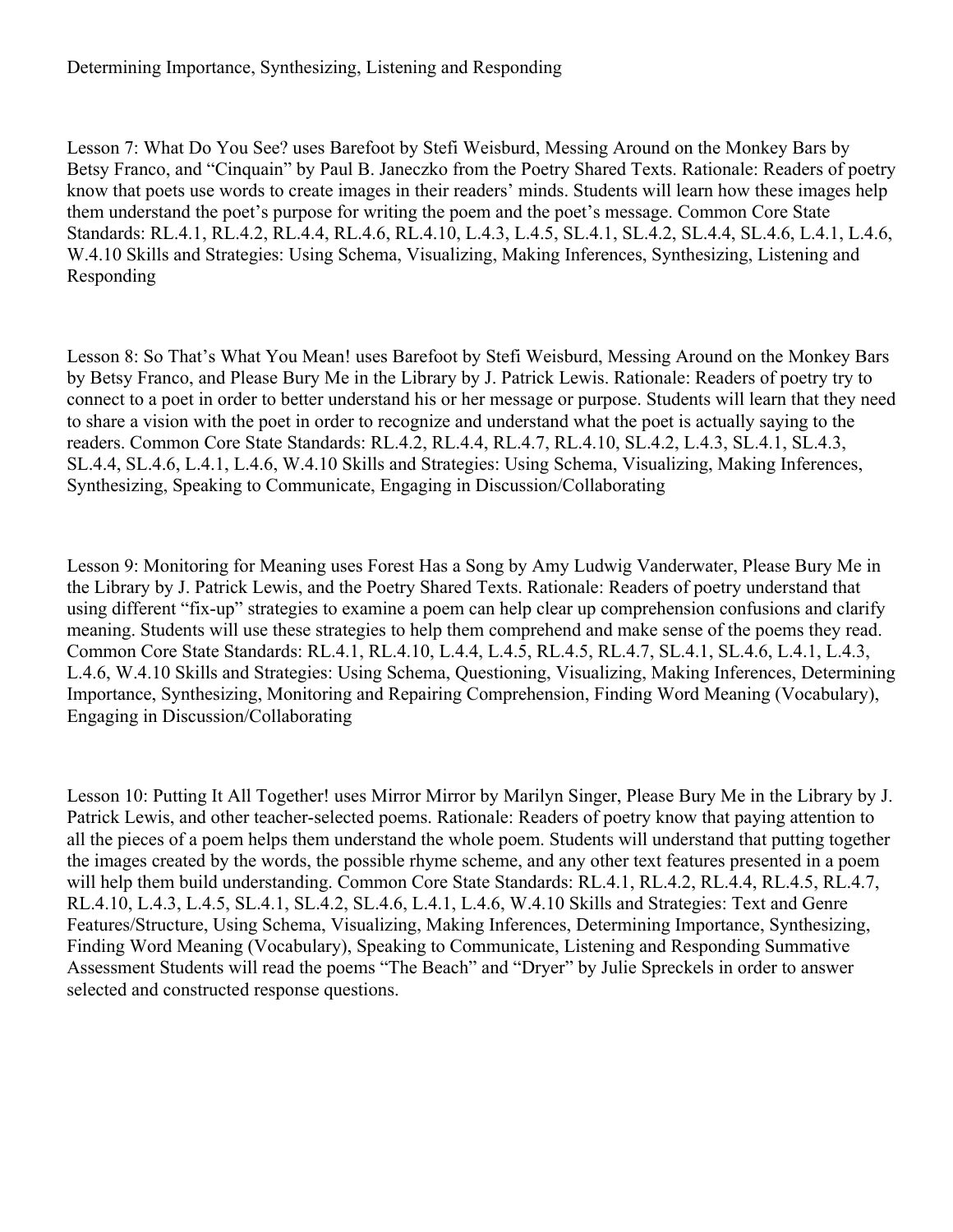# **Integration of Career Readiness, Life Literacies and Key Skills**

Students will learn about the careers of professional poets.

| TECH.9.4.5.DC.4      | Model safe, legal, and ethical behavior when using online or offline technology (e.g.,<br>$8.1.5.NI.2$ ).                                                                                                                                   |
|----------------------|---------------------------------------------------------------------------------------------------------------------------------------------------------------------------------------------------------------------------------------------|
| TECH.9.4.5.CT.4      | Apply critical thinking and problem-solving strategies to different types of problems such<br>as personal, academic, community and global (e.g., 6.1.5. Civics CM.3).                                                                       |
| TECH.9.4.5.DC.1      | Explain the need for and use of copyrights.                                                                                                                                                                                                 |
|                      | Curiosity and a willingness to try new ideas (intellectual risk-taking) contributes to the<br>development of creativity and innovation skills.                                                                                              |
| <b>TECH.9.4.5.CT</b> | Critical Thinking and Problem-solving                                                                                                                                                                                                       |
| WRK.9.2.5.CAP.1      | Evaluate personal likes and dislikes and identify careers that might be suited to personal<br>likes.                                                                                                                                        |
| TECH.9.4.5.TL.3      | Format a document using a word processing application to enhance text, change page<br>formatting, and include appropriate images graphics, or symbols.                                                                                      |
|                      | Intellectual property rights exist to protect the original works of individuals. It is allowable<br>to use other people's ideas in one's own work provided that proper credit is given to the<br>original source.                           |
| WRK.9.2.5.CAP.2      | Identify how you might like to earn an income.                                                                                                                                                                                              |
| TECH.9.4.5.DC.2      | Provide attribution according to intellectual property rights guidelines using public domain<br>or creative commons media.                                                                                                                  |
| TECH.9.4.5.Cl.1      | Use appropriate communication technologies to collaborate with individuals with diverse<br>perspectives about a local and/or global climate change issue and deliberate about<br>possible solutions (e.g., W.4.6, 3.MD.B.3,7.1.NM.IPERS.6). |
| WRK.9.2.5.CAP.3      | Identify qualifications needed to pursue traditional and non-traditional careers and<br>occupations.                                                                                                                                        |
| TECH.9.4.5.DC.3      | Distinguish between digital images that can be reused freely and those that have copyright<br>restrictions.                                                                                                                                 |
|                      | Collaboration with individuals with diverse perspectives can result in new ways of thinking<br>and/or innovative solutions.                                                                                                                 |
| WRK.9.2.5.CAP.4      | Explain the reasons why some jobs and careers require specific training, skills, and<br>certification (e.g., life guards, child care, medicine, education) and examples of these<br>requirements.                                           |

# **Technology and Design Integration**

Students will interact with the lesson through the Smartboard.

Google Applications (documents, presentation, digital tools)

| CS.3-5.8.1.5.CS.2 | Model how computer software and hardware work together as a system to accomplish<br>tasks.             |
|-------------------|--------------------------------------------------------------------------------------------------------|
|                   | Shared features allow for common troubleshooting strategies that can be effective for<br>many systems. |
| CS.3-5.8.1.5.CS.3 | Identify potential solutions for simple hardware and software problems using common                    |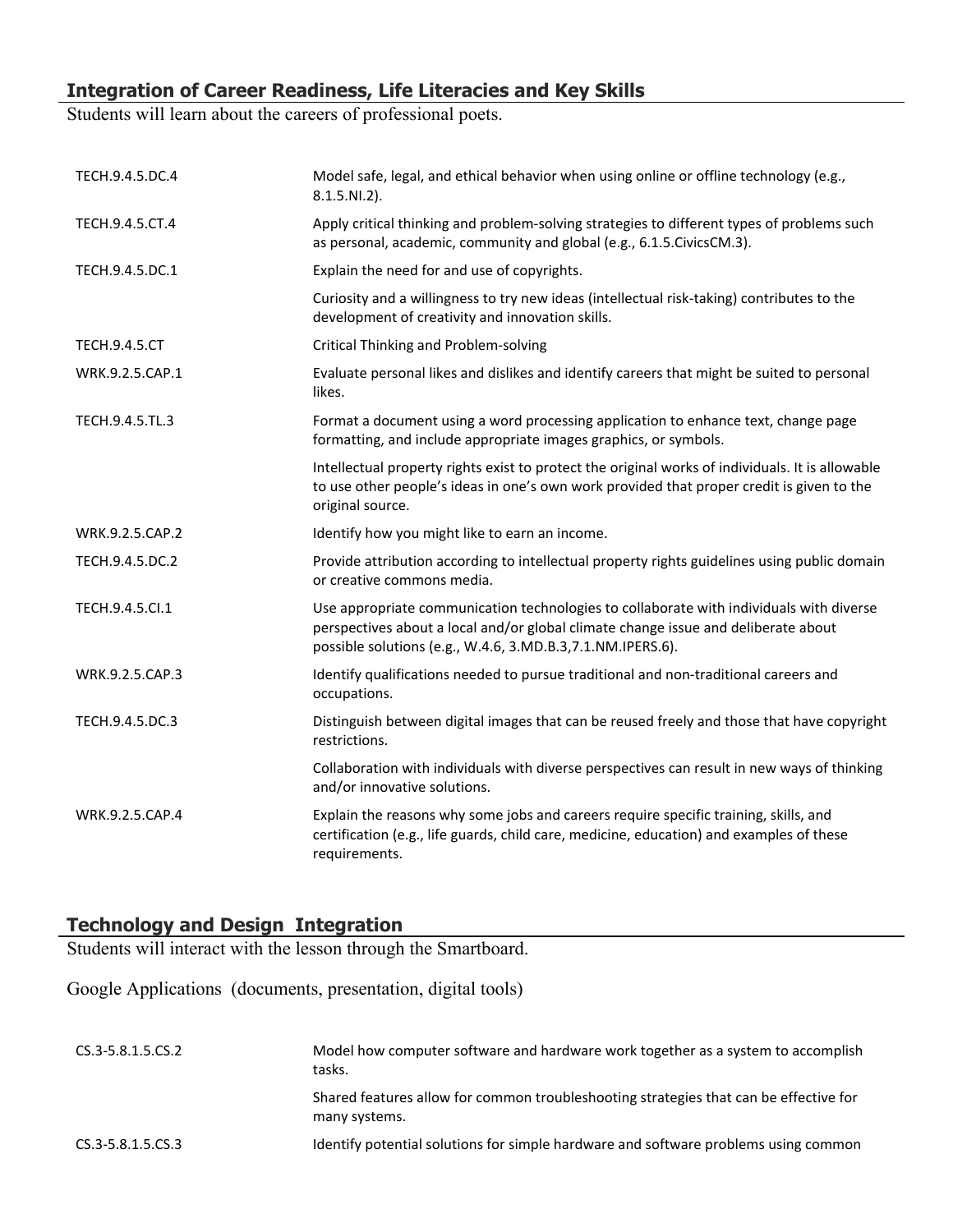troubleshooting strategies.

# **Interdisciplinary Connections**

Students will read poems that touch on interdisciplinary connections.

# **Differentiation**

- Understand that gifted students, just like all students, come to school to learn and be challenged.
- Pre-assess your students. Find out their areas of strength as well as those areas you may need to address before students move on.
- Consider grouping gifted students together for at least part of the school day.
- Plan for differentiation. Consider pre-assessments, extension activities, and compacting the curriculum.
- Use phrases like "You've shown you don't need more practice" or "You need more practice" instead of words like "qualify" or "eligible" when referring to extension work.
- Encourage high-ability students to take on challenges. Because they're often used to getting good grades, gifted students may be risk averse.

#### **Definitions of Differentiation Components**:

- o Content the specific information that is to be taught in the lesson/unit/course of instruction.
- o Process how the student will acquire the content information.
- o Product how the student will demonstrate understanding of the content.
- o Learning Environment the environment where learning is taking place including physical location and/or student grouping

# **Differentiation occurring in this unit:**

Students will be offered leveled texts based on skill and interest.

# **Modifications & Accommodations**

Refer to QSAC EXCEL SMALL SPED ACCOMMOCATIONS spreadsheet in this discipline.

# **Modifications and Accommodations used in this unit:**

IEP and 504 accommodations will be utilized.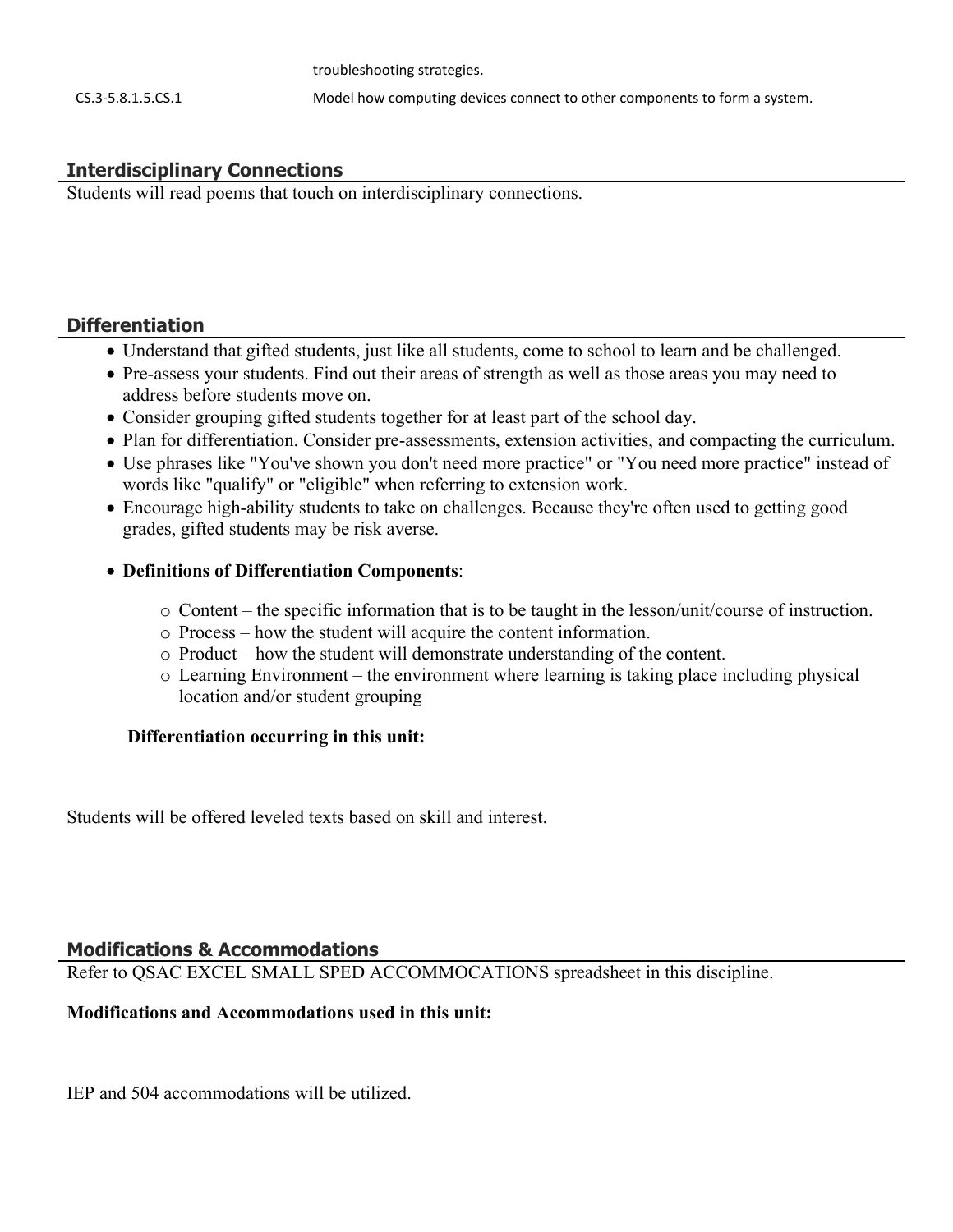# **Benchmark Assessments**

**Benchmark Assessments** are given periodically (e.g., at the end of every quarter or as frequently as once per month) throughout a school year to establish baseline achievement data and measure progress toward a standard or set of academic standards and goals.

#### **Schoolwide Benchmark assessments:**

Aimsweb benchmarks 3X a year

Linkit Benchmarks 3X a year

DRA

#### **Additional Benchmarks used in this unit:**

End of Unit Assessment

Comprehension Questions

Reflections and personal connections

Text to text connections

Aimsweb

Linkit testing 3 times a year.

#### **Formative Assessments**

Assessment allows both instructor and student to monitor progress towards achieving learning objectives, and can be approached in a variety of ways. **Formative assessment** refers to tools that identify misconceptions, struggles, and learning gaps along the way and assess how to close those gaps. It includes effective tools for helping to shape learning, and can even bolster students' abilities to take ownership of their learning when they understand that the goal is to improve learning, not apply final marks (Trumbull and Lash, 2013). It can include students assessing themselves, peers, or even the instructor, through writing, quizzes, conversation, and more. In short, formative assessment occurs throughout a class or course, and seeks to improve student achievement of learning objectives through approaches that can support specific student needs (Theal and Franklin, 2010, p. 151).

#### **Formative Assessments used in this unit:**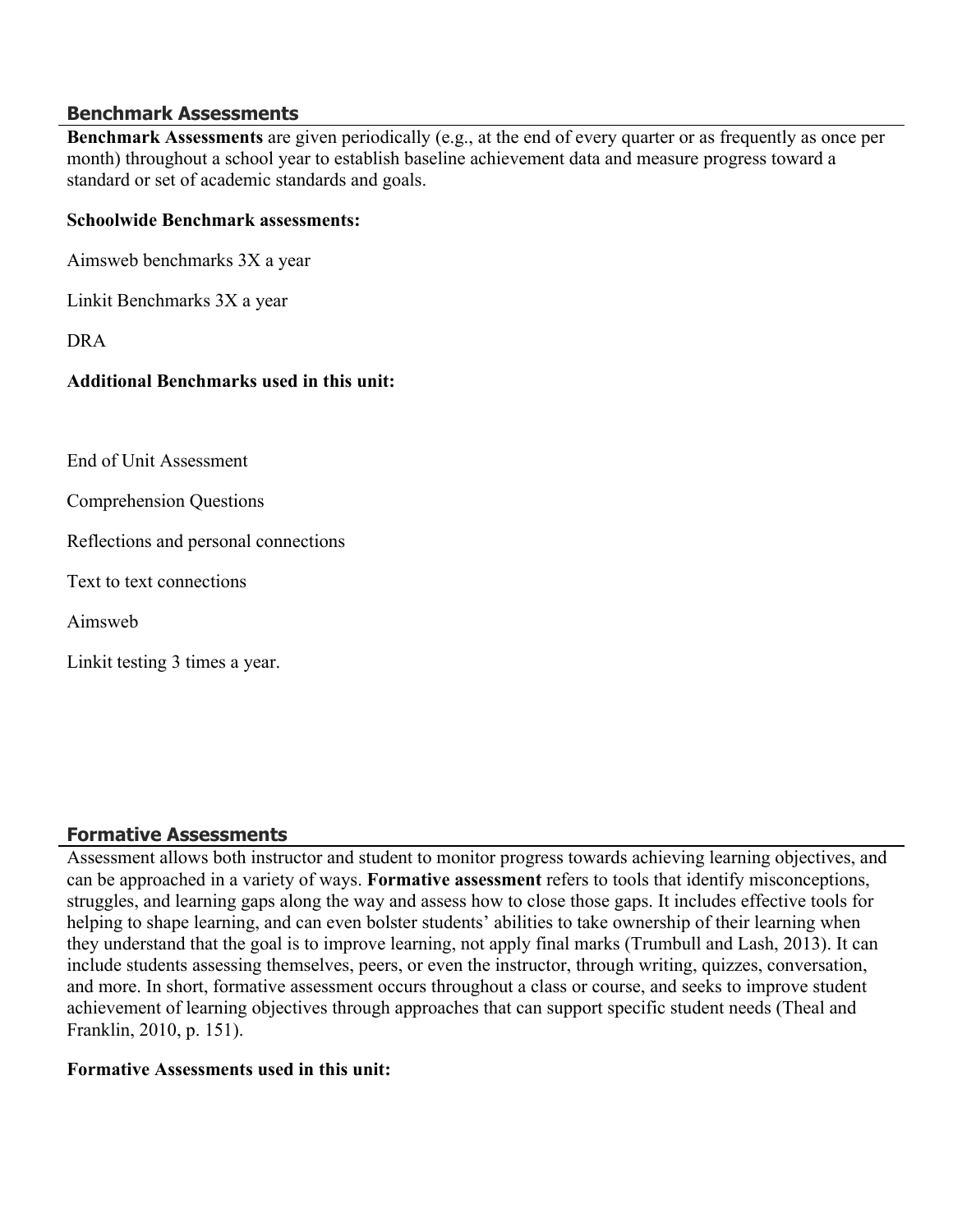discussion

Teacher observation

worksheets

conferencing

teacher made texts

# **Summative Assessments**

**Summative assessments** evaluate student learning, knowledge, proficiency, or success at the conclusion of an instructional period, like a unit, course, or program. Summative assessments are almost always formally graded and often heavily weighted (though they do not need to be). Summative assessment can be used to great effect in conjunction and alignment with formative assessment, and instructors can consider a variety of ways to combine these approaches.

#### **Summative assessments for this unit:**

Unit Assessments

# **Instructional Materials**

Instructional materials from the Schoolwide, Inc. Poetry Unit

Mentor texts:

s Barefoot: Poems for Naked Feet by Stefi Weisburd Forest Has a Song by Amy Ludwig Vanderwater Messing Around on the Monkey Bars and Other School Poems for Two Voices by Betsy Franco Mirror Mirror: A Book of Reversible Verse by Marilyn Singer Please Bury Me in the Library by J. Patrick Lewis Zombies! Evacuate the School! by Sara Holbrook Poetry Shared Texts "Best Friend" by Robin Cohen "Cinquain" by Paul B. Janeczko "Oak Tree" by Georgia Heard "On Being the Oldest" by Karen Smith "School Is Over" by Robin Cohen

| <b>Standards</b> |                                                                                         |
|------------------|-----------------------------------------------------------------------------------------|
| LA.RL.4.6        | Compare and contrast the point of view from which different stories are narrated,       |
|                  | including the difference between first- and third-person narrations.                    |
| LA.RL.4.7        | Make connections between specific descriptions and directions in a text and a visual or |